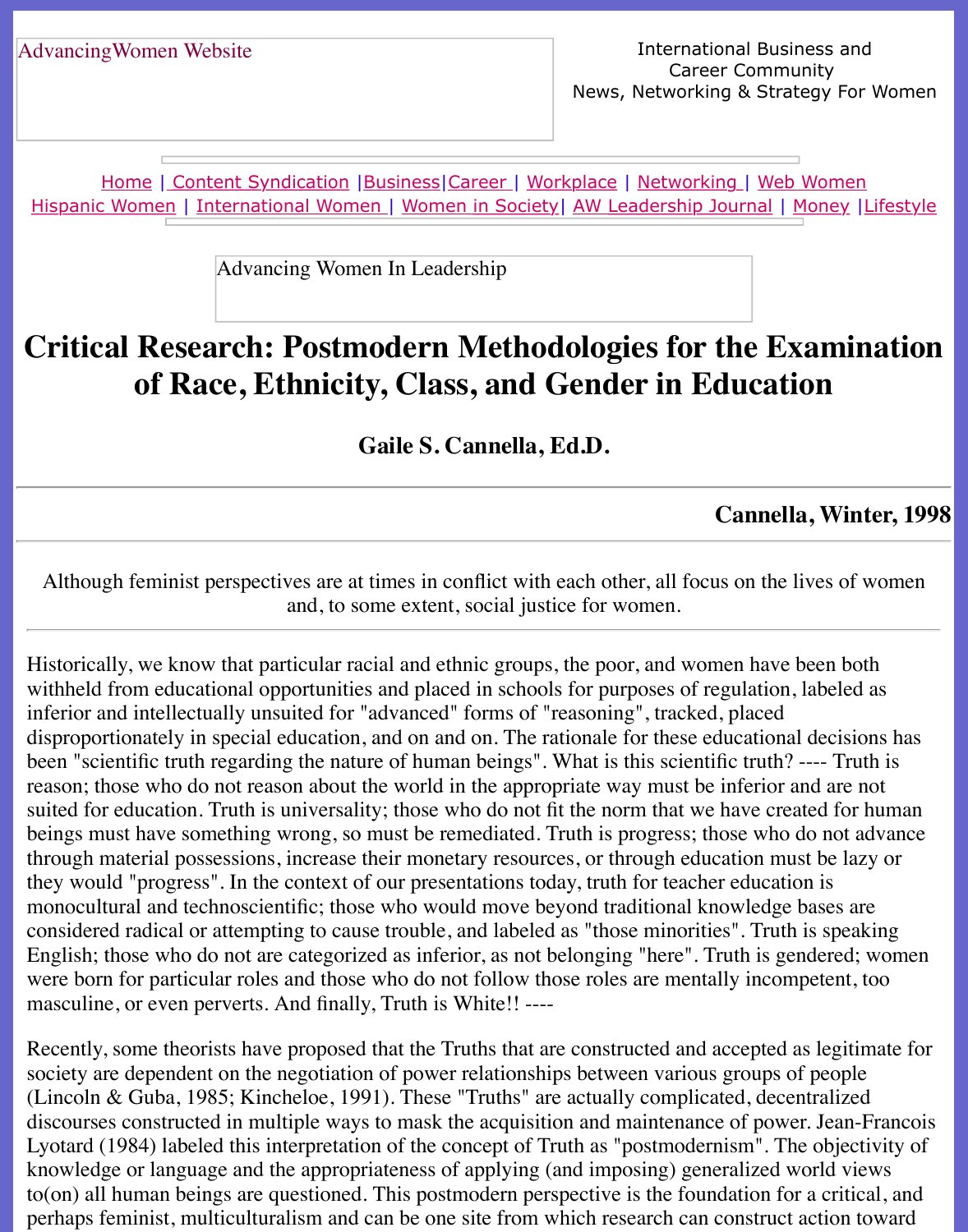progress in the attainment of social justice in education. The purpose of this paper is, therefore, to examine postmodern research perspectives and methodologies that can be tied to multicultural education in the pursuit of social justice.

Before postmodern research is discussed as an avenue for the examination of race, ethnicity, class, language, and gender in education, multicultural education must be recognized as the field in which these issues have been predominantly addressed related to teaching and learning. In her historical analysis of the development of multicultural education, Geneva Gay (1983) reminds us of the origins of the field within the 1960's and 1970's sociopolitical context. Connected to the civil rights movement through which racial minority groups sought to overthrow racism and claim their own histories and identities, multicultural education emerged as "a form of resistance to dominant modes of schooling" (Sleeter, 1996). Christine Sleeter addresses the complexity of multicultural education and explains the diversity within the field through discussions of antiracists teaching (Banks, 1992; Darder, 1991; Nieto, 1992), techniques for teaching the culturally different and human relations training (Hollins, et al., 1994; Tiedt & Tiedt, 1986), single group studies that include Ethnic, Women's, Gay and Lesbian, and Black Studies (Asante, 1990; Harding, 1991), multicultural studies that focus on redesigning schooling toward an ideal, equitable society, (Baker, 1983; Gay, 1983) and multicultural and social reconstructionist education, addressing political and economic oppression (Sleeter, 1996).

While multicultural education has come under attack by some critical and feminist educators as not radical enough, educators of color have reminded us that much of schooling is controlled by Whites. Lifetimes of racism have taught multicultural educators that the dominant group must be addressed with school reform language that they will listen to (Banks, 1992; Delpit, 1988). The development of strategies that would more likely appeal to Whites has resulted in language that does not appear radical (for example, using the term human relations as opposed to racial conflict) and practices that are direct and fit dominant constructions of teaching content and methodology. Further, most criticisms have been without recognition of the diverse and complex beliefs and practices represented by the field (Sleeter, 1996).

Multicultural education has been defined as a form of resistance to oppression, particularly opposition to White supremacy and recently, for some, resistance to patriarchy. The goal is an education (and a society) that does not demand monocultural conformity or adherence to one dominant norm, but challenges oppression, celebrates diversity, and strives for social justice, equity, and opportunity. The field of multicultural education is challenging dominant forms of knowledge, universalist perspectives applied to human beings, and constructions of truth that are created and controlled by particular groups as power over other groups. Multicultural education as a field, at least partially represents a postmodern view of the world.

#### Postmodernism

What is postmodernism and how does it relate to multicultural research? > From the enlightenment perspectives generated in Europe over 500 years ago emerged a belief in universal "Truth", the naturally predetermined reality and knowledge that was believed to apply to all human beings. Tied to this "Truth" was the belief in human and individual progress; "man"kind is always advancing in thought; individuals are always progressing toward higher levels of growth, sophistication, and intellect. Further, enlightenment beliefs fostered notions of natural dualisms, illustrated by the dichotomy constructed in the Cartesian separation of mind and body, and further demonstrated in contemporary discourses of male/female, White/Black, good/evil, adult/child, objective/subjective, reason/intuition, and on and on. As industrialization maintained and even fostered the enlightenment belief that science could reveal the natural "Truths" that apply to all, the modern era emerged. Those of us who are grounded in the "so called" Western view of the world have accepted this belief in universal truth, progress, reason, and science without question. In education, specifically, we have accepted such notions as the existence of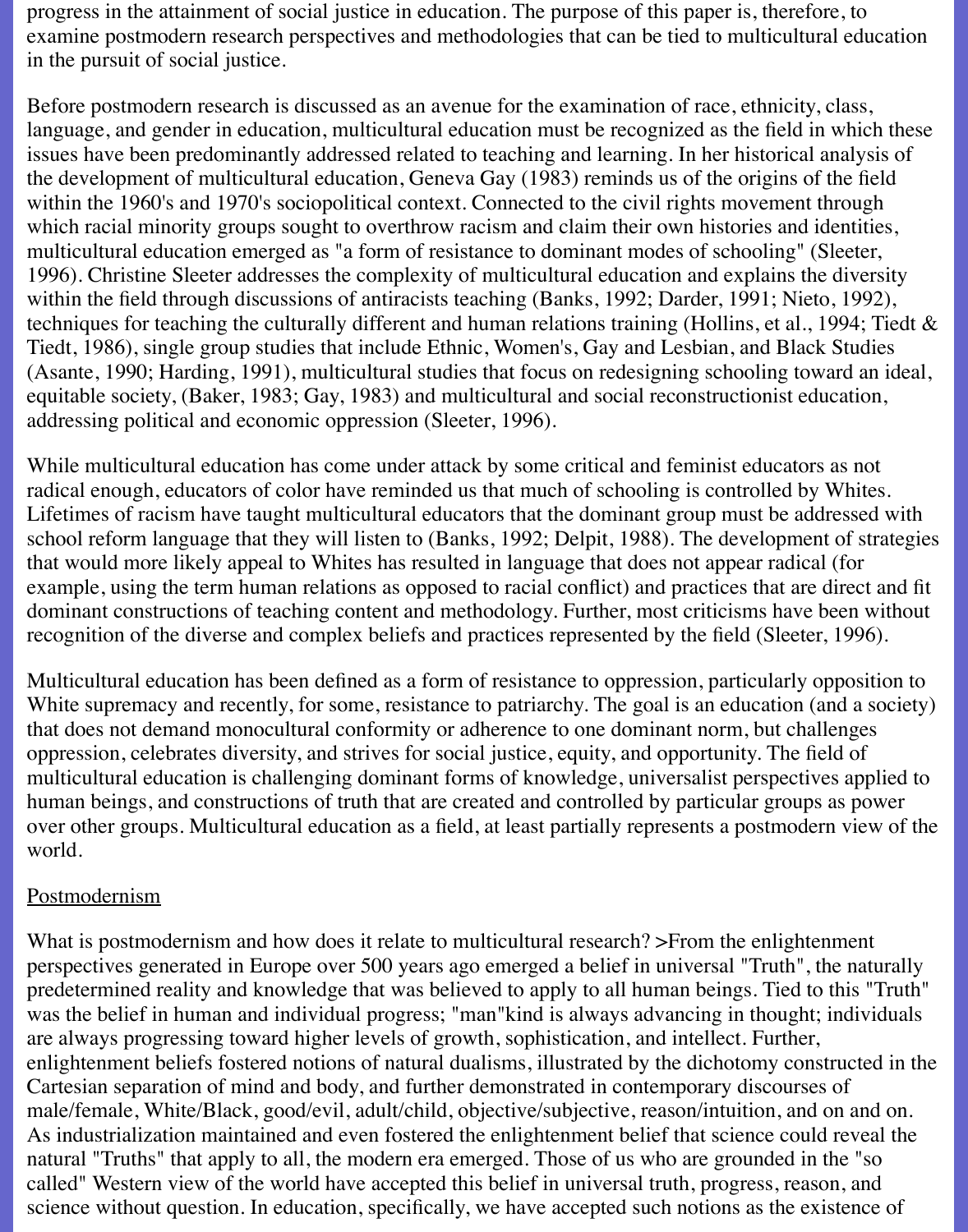particular knowledges that all children should learn, the belief that science can determine the universal ways in which all human beings function, and the belief that a range of teaching methodologies are in some form universally applicable to all. Postmodern perspectives in a variety of fields (e.g. arts, philosophy, literature, linguistics) have called to question these universalized "regimes of truth," labeling them as social constructions that give power to particular groups over others (Cannella, 1997; Derrida, 1988; Foucault, 1980; Kincheloe & Pinar, 1991; Lather, 1991).

When Lyotard (1984) coined the term "postmodern," he referred to critiques of enlightenment/modernist "grand narratives" or truths that were applied to all humanity. The notion that reason/knowledge, and therefore, education would deliver the poor from servitude and ignorance is an example "grand narrative" that has permeated much of our educational policy making. This regime of truth has legitimized the control of particular groups by, for example, denying Blacks who could not read the right to vote, categorizing those who exhibit diverse views of the world as ignorant and without talents, constructing experts who control the lives of others because of their "advanced" knowledge and reasoning ability. Further, accepting this "grand narrative" as truth has legitimized blaming the poor for their life conditions and ignoring the larger social, political, and historical context that has generated a classed society. Postmodern perspectives challenge "regimes of truth" or grand narratives, calling to question the cultural and political contexts from which they have emerged and the power that is generated for those who construct the truth. Again, multicultural education is at least to some extent a postmodern view of the world.

Postmodern thought does represent a variety of different perspectives, resulting in a definition that is elusive and problematic. However problematic, a postmodern position is directly applicable to research in multicultural education because it includes

(1) the examination of regimes of truth, language, and power that have dominated thought;

(2) social criticism of institutionalized systems and the truth assumptions underlying those systems;

(3) the recognition that those who have been identified as different have been labeled the "Other", especially related to gender and racial perspectives, and

(4) a discourse that both accepts and critiques diverse cultural practices (Slattery, 1995).

Postmodernism is not a cure for the disease of "grand narratives" or universal Truth, but the creation of new multidirectional positions from which to view and construct the world (Lather, 1991). Further, postmodern thought would challenge us to create an openness to the unexplained, the ambiguous, the hidden.

Tied to multicultural education, postmodern research perspectives lead to the construction of such questions as:

What are the regimes of truth that have been used to construct concepts of schooling? (e.g. child development, psychologized learning, discipline and management, universalized language acquisition, best practices) How have these truths been constructed (historically, politically, socially)? Who claims the truth? What are the assumptions of these truths regarding difference?

What are the messages that underlie institutionalized educational systems as they are applied to diversity? How do both conservative and liberal education support the status quo? How does the construction of educational professionalism support cultural hegemony?

What students are silenced, disqualified, and/or disregarded by the regimes of truth that dominate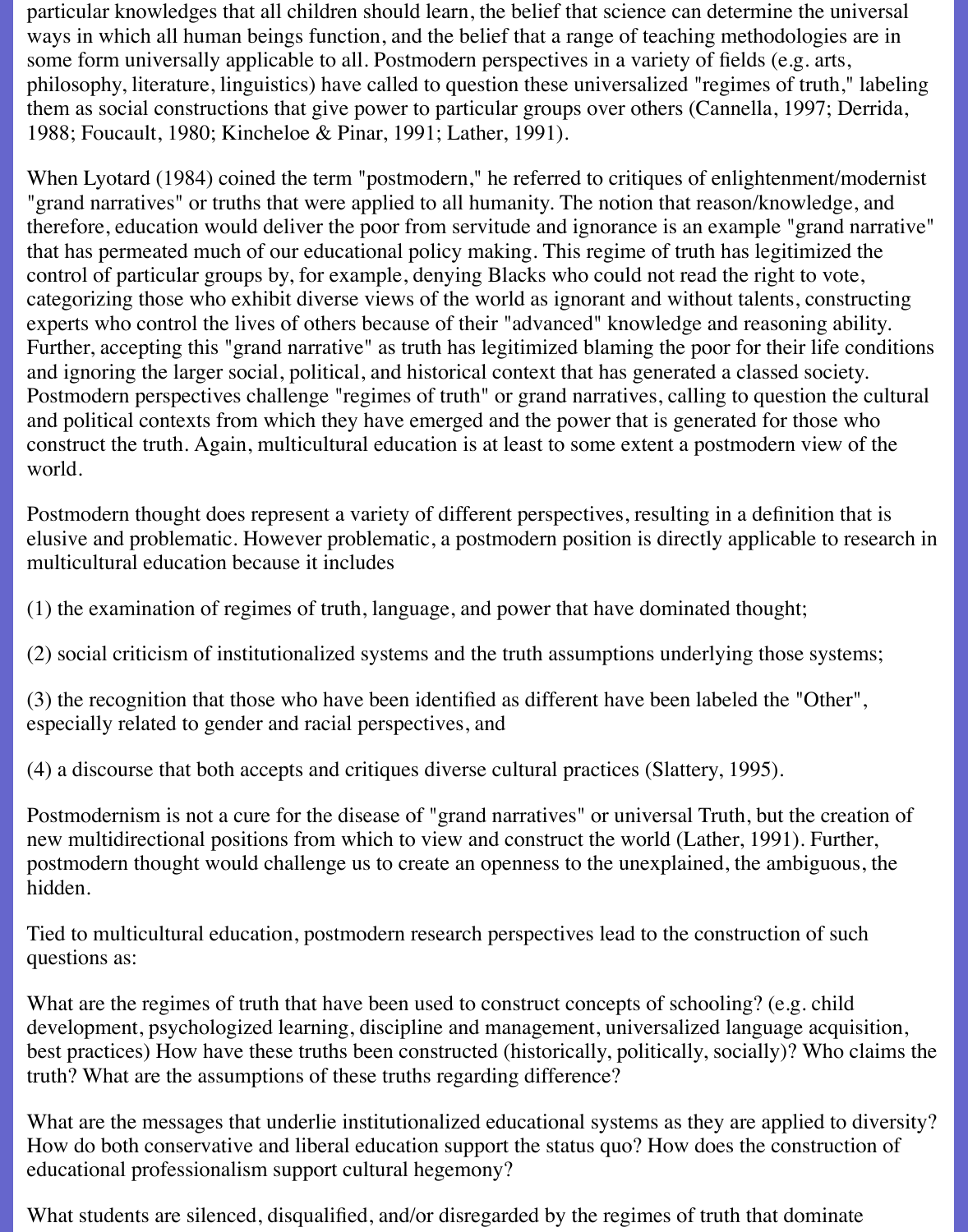#### schooling?

What are the "truths" that have constructed multicultural education? What are the values and methods for analyzing those truths as they are practiced in the field? How can we, as multicultural educators, construct dispositions in which we appreciate but continually critique the field?

## Questions and Methods

Scholars such as Jacques Derrida (1988), Julia Kristava (1986), and Michel Foucault (1980) have constructed theories of postmodern analysis and research methods. The work of Foucault best illustrates the possibilities for multicultural education. Foucault's theories have focused on language, or discourse, as constructing knowledge and limiting alternative forms. Language and knowledge are therefore, inextricably tied to power. Foucault raised some of the most important postmodern questions that apply to the goals of multicultural education. As examples:

What languages and knowledges have been included and excluded?

How have forms of discourse been used to justify particular knowledge(s)?

Whose truths have been hidden through our discourse methods? Whose knowledge has been disqualified as not good enough, not important enough, not sophisticated enough for consideration?

How have particular groups gained control over others through the discourses that dominate? (Cannella, 1997)

Foucault's focus included the recognition that discourse, knowledge, and power are rooted in historical, political, and social contexts. Stressing the need for analyses of power from the bottom up, historical counterquestions are asked such as: Who has written the history? Who has been included and excluded? What has been left out? History is approached as counter-memory (Hutton, 1993). Foucault's "genealogy" of knowledge is an example of historical methodology that is particularly applicable for a critical multicultural education. A particular practice is located in the present and problematized to reveal the ways in which the practice was historically justified. The discourses that were used for that justification and the assumptions underlying the forms of representation are revealed. For example, in his book Discipline and Punish: The Birth of the Prison, Foucault (1977) begins with the practice of imprisonment, asking the question: Imprisonment had been rejected in the past; how did it later come to be accepted? As the genealogical analysis progresses, other questions emerge: What knowledges are disqualified within the construction of imprisonment? Who gained control? In another example, Thomas Skrtic (1995) recently used a genealogical method to trace the discourse that has been used to shape and justify the field of special education. Research issues applicable to multicultural education would be not only the genealogy of public education itself, but the problematization of such discourses as child development, educational constructions of discipline, testing practices, and English language dominance. Genealogical analysis provides a research base from which taken-for-granted truths in the field of education can be challenged.

As a theorist and researcher, Foucault (1978) has provided a perspective from which to function multiculturally that addresses such issues as identity, subjectivity, reproduction, discipline, and regulation. Further, postmodern examples of ties with a critical multicultural research perspective can be found. Foucault introduced the notion of "disciplinary power", power constructed as the desire to be "normal" is produced by dominant discourses. For example, discourses in the media, education, and fields like medicine and psychology speak a language in which mothers are expected to spend a lot of time with their children, "sensitively" talk to them, constantly teach them how to function in ways that fit the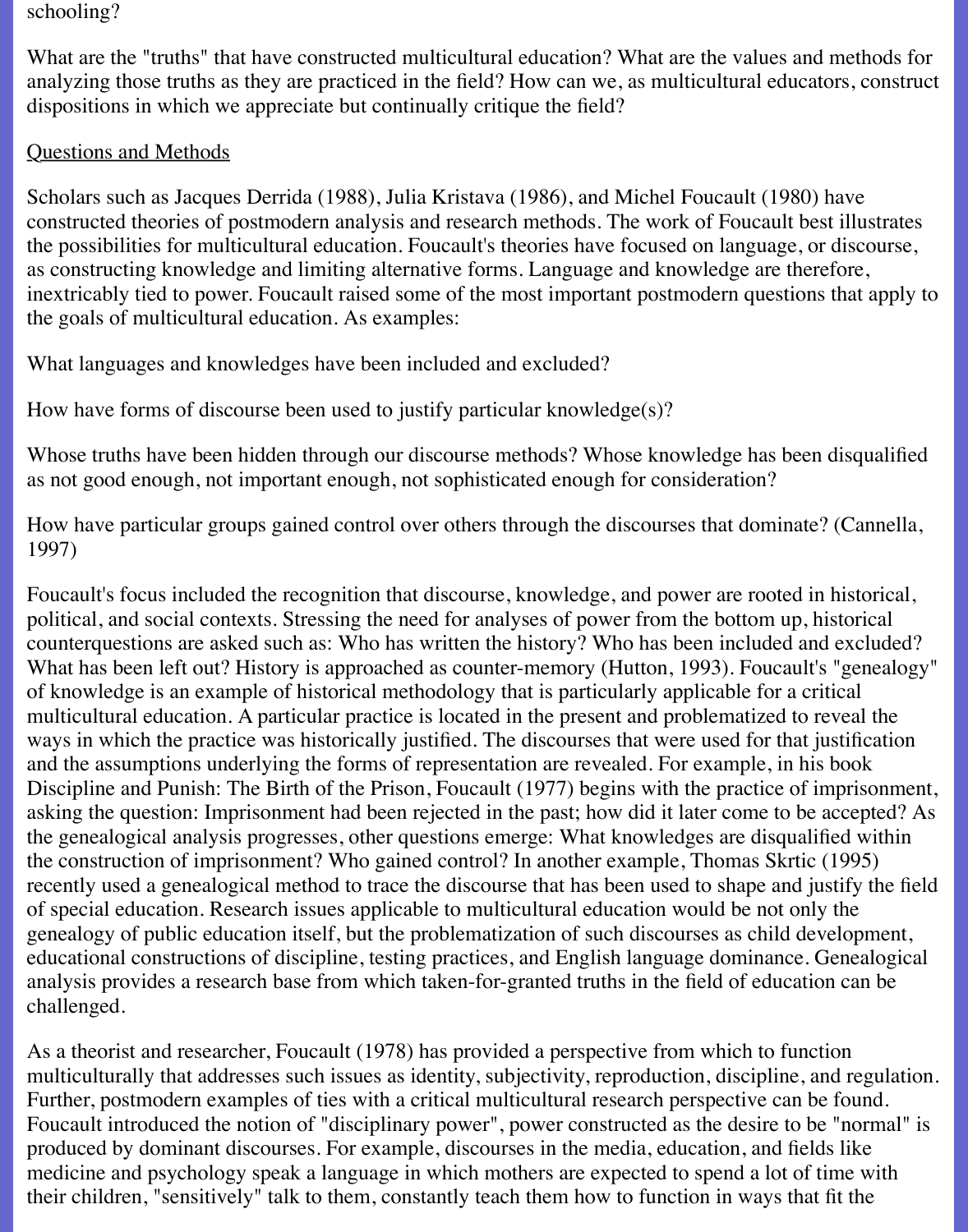educational system, and provide a play-oriented "childhood". Those mothers who function based on this dominant discourse are considered and labeled normal, good, and responsible; they even take on these labels themselves. Those who for cultural, individual, socioeconomic, or other reasons interact with their children in different ways are considered abnormal, ignorant, irresponsible, and even deviate; these are the mothers who must be taught to parent, and are labeled as uncaring, deficient and unknowing. This disciplinary power may be so strong that these mothers accept themselves as not normal, in some way lacking. Critical multicultural research could explore the disciplinary powers that have been constructed within teachers and over students as learners. Disciplinary powers produce the desire to be normal and may counter and even silence diverse cultural perspectives and ways of being in the world.

Tied to postmodern perspectives are fields of thought that, although not always labeled "postmodern", represent a challenge to dominant discourses, view resistance to oppression as a necessary action, and strive to foster social justice. Two of these fields are (1) a "postmodernized" critical theory and (2) feminist theory and research as represented by postmodern feminism and feminist scholarship from the margins.

## Postmodernized critical theory.

Grounded in the Frankfurt school and often critiqued as using a language of privilege, critical theory has many diverse revolutionary voices. Although avoiding association with the universal, a common belief is that domination, subjugation and injustice play major roles in shaping the everyday lives of human beings (Kincheloe & McLaren, 1994; Bottomore, 1984; Giroux, 1983). Postmodern critical theorists have challenged the more structural critical perspective that emancipation and social justice can be achieved through some form of rational critique. Postmodern criticalists point to the complexity and ambiguity of human society and the idiosyncratic ways in which individuals, communities, and even localities are influenced (Kincheloe & Pinar, 1991). Further, Foucault's work relating power and discourse has eliminated any utopian belief in a rational, modernist elimination of oppression. Postmodern criticalists do, however, address

(1) relationships as unstable and in a modernist society mediated by capitalism;

(2) ways that oppression is perpetuated by placing those with little power into positions in which they accept their status as natural;

(3) the interconnectedness of forms of oppressions; and

(4) the ways in which mainstream research constructions and methodologies reproduce oppression (Kincheloe & McLaren, 1994).

Critical multicultural research is easily tied to postmodern critical thought. For example, critical analysis of the assumptions underlying mainstream research methodologies is very much a multicultural issue. What are the assumptions concerning reality and human truth in the construction of positivist research methods? Who have these methodologies privileged? Who have they oppressed? When social science research methods have been applied to education, has social justice been the result? Has this educational research been used to regulate members of particular groups (e.g. women, Blacks, the poor, diverse families, children in general)? Other example critical issues that tie with multicultural education include the middle-class materialist emphasis of dominate educational methodologies, the focus on technology that will save the learning world, and the construction of economic, linguistic, and racial division through such practices as honors and gifted programs. Critical research methods most often include historical reconstruction and critical ethnography, methods that support the multicultural researchers attempts to examine various forms of educational oppression (Sleeter & McLaren, 1995; Kincheloe & McLaren,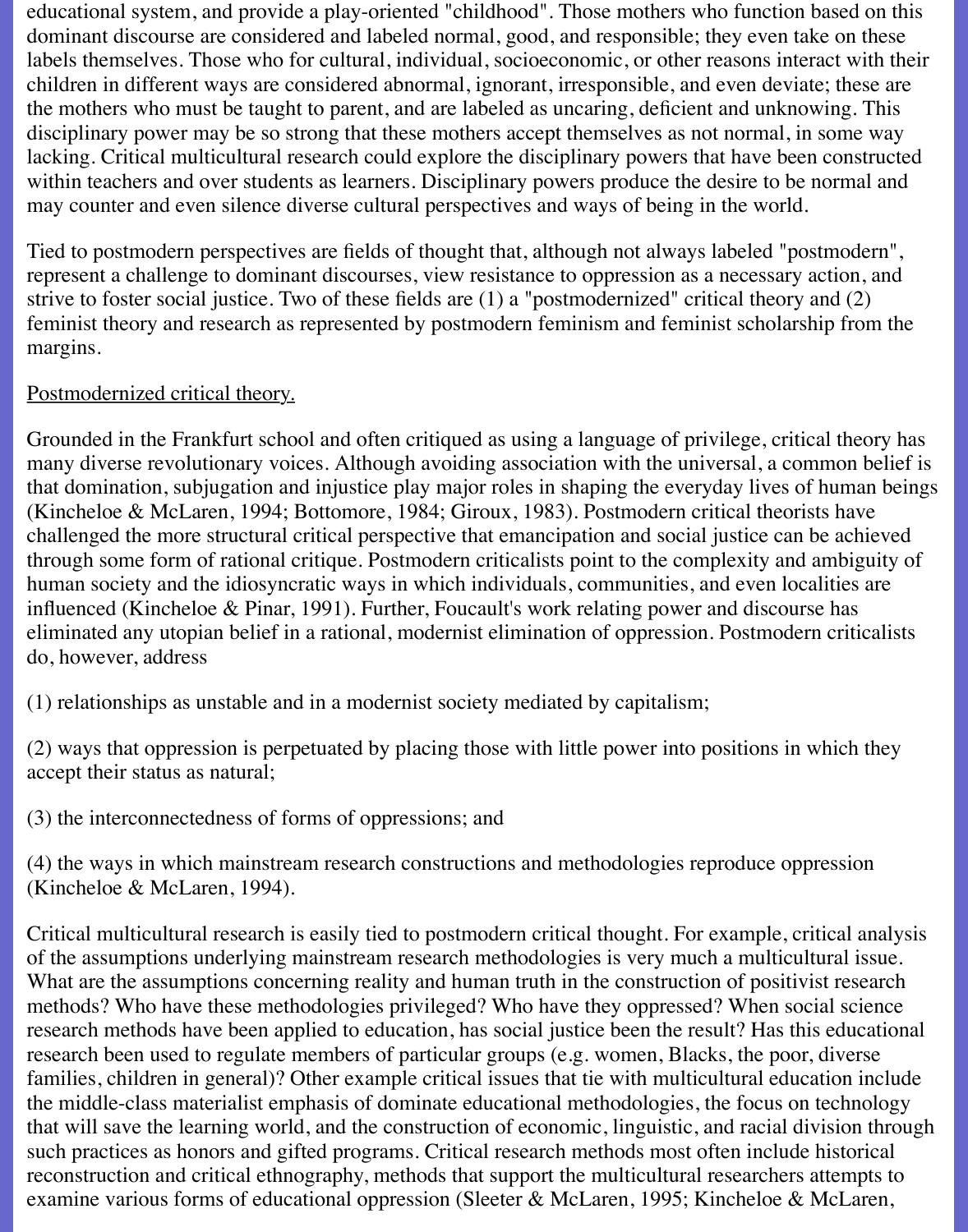1994).

## Feminist Research.

Although feminist perspectives are at times in conflict with each other, all focus on the lives of women and, to some extent, social justice for women. For a critical multicultural education, postmodern feminist research and feminist perspectives that have been constructed from the margins provide the most insight.

Postmodern feminist researchers "regard truth as a destructive illusion" (Olesen, 1994, p. 164). The world is viewed as complex narratives, endless stories of people and their lives. Gender is not privileged as in some other forms of feminist work, but women are the focus of the research. Cultural studies that stress both representation and text are common. One example is the work of Haraway (1991), illustrating the cultural construction of "woman" as related to science. With this increased focus on life narratives, postmodern feminist research has drawn attention to two issues that directly relate to critical research in education:

(1) The first is the issue of "voice." How are the "voices" of others to be heard? What does voice mean? and Must voices be made to fit the dominant discourse learned by the researcher? Based on this concern, postmodern feminists have begun to search for diverse (and unthought of) ways in which to provide accounts of women's lives (Lather, 1996; Fine, 1992; Wolf, 1992; Krieger, 1983).

(2) The second is the issue of "experience." While we have accepted "experience" as representing life and educational work reality, postmodern feminists have demonstrated the instability of the concept. Experience is understood as both representing life and as a vehicle for the replication of oppressive systems (Scott, 1991). Experience is an interpretation of life within a context and requires historical, political, and social analysis. Critical multicultural education could explore the experiences of teachers and students with the historical recognition of the position from which their experiences have been constructed. Additionally, critical multicultural research could provide further insight into how we listen and attend to the diverse voices of students in educational settings.

Finally, the work of feminist researchers who represent the margins of societal power (hooks, 1984), e.g. women of color, lesbian women, and women with disabilities, provide the most important postmodern multicultural research perspective. These scholars strain the accepted boundaries of social science, attacking the dualist lens from which researchers function. Patricia Hill Collins (1986, 1990), Patricia Zavella (1987), and bell hooks (1990) are examples of those who have clearly critiqued the creation of the "Other" by researchers dominated by male forms of reference, authoritarian assumptions, and hidden cultural norms. These scholars have always represented race, gender, and class oppression as undeniably linked. Theories that would address only one form of oppression are understood as actually representing forms of thought that are part of dominate ideology and may even perpetuate that very oppression. As bell hooks has stated: "Racism is fundamentally a feminist issue because it is so inter-connected with sexist oppression." (1992, p. 396). This work from the margins has begun to address the need for the construction of bonds between us, as Black and White female researchers and educators, as members of diverse socioeconomic groups, as human beings with different types of education and life experiences. Again quoting bell hooks: "As long as White and Black women are content with living separately in a state of psychic social apartheid, racism will not change" (1995, p. 224). Perhaps the greatest challenge for the construction of a critical multicultural research agenda in education is that we face the ways that we have knowingly or unknowingly oppressed each other and construct partnerships that would attack any form of social apartheid that places limits on human beings.

# After Thoughts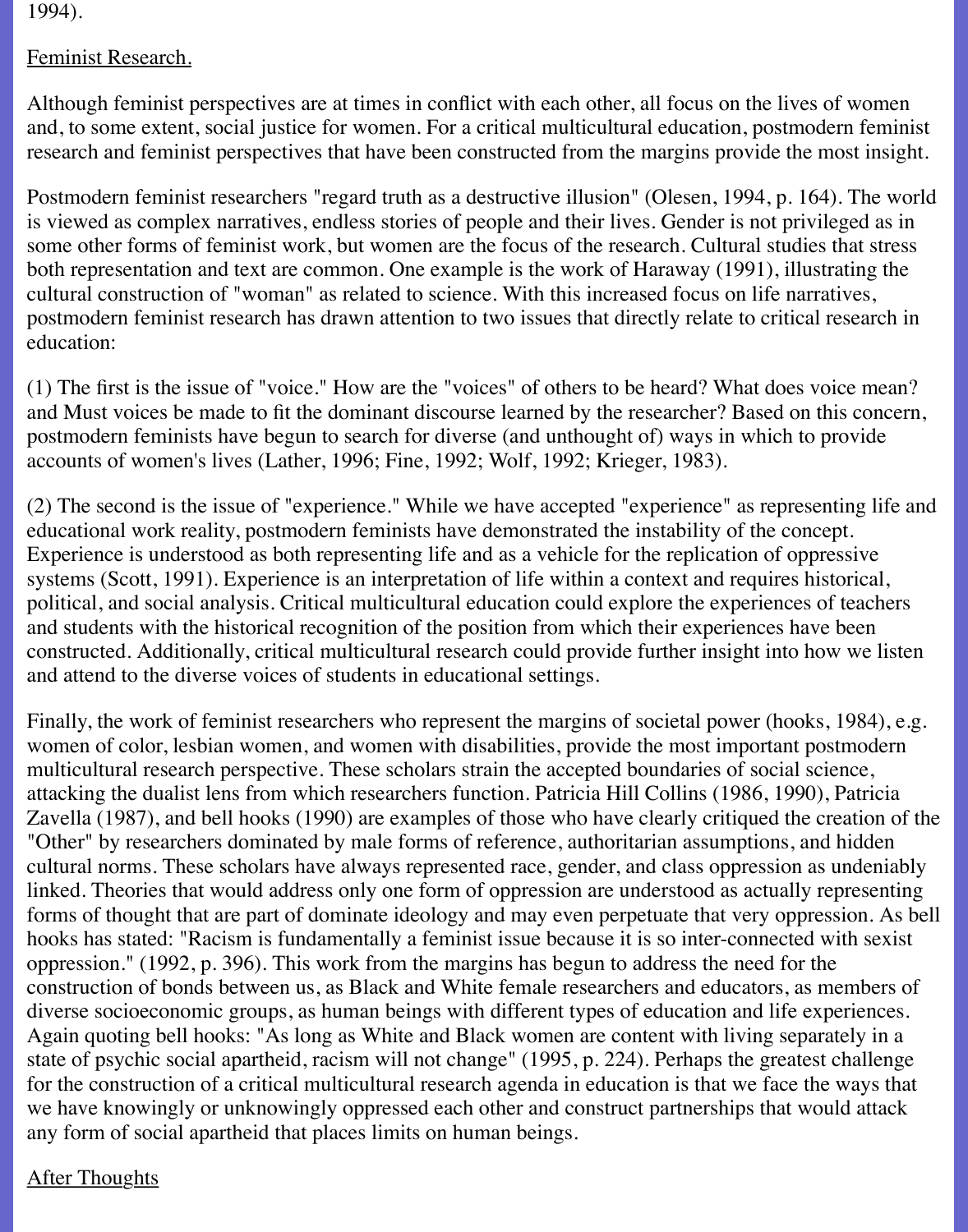Postmodernism should not become another "grand narrative", resulting in a relativistic form of dominance. The interconnections between the various postmodern perspectives, multicultural education, critical theory, and feminist perspectives can, however, serve as the conditions of stimulation and critique for each other.

*Editors' Note: APA style is followed as closely as possible under the html format. Indentions, spacing, andfootnoting may vary.*

#### **References**

Asante, M.K. (1990). Kemet, Afrocentricity and knowledge. Trenton, NJ: Africa World Press.

Banks, J.A. (1992). African American scholarship and the evolution of multicultural education. Journal of Negro Education, 61, 273-286.

Baker, G. C. (1983). Planning and organizing for multicultural instruction. Reading, MA: Addison Wesley.

Bottomore, T. (1984). The Frankfurt school. London: Tavistock.

Cannella, G.S. (1997). Deconstructing early childhood education: Social justice and revolution. New York: Peter Lang.

Collins, P.H. (1986). Learning from the outsider within: The sociological significance of Black feminist thought. Social Problems, 33, 514-532.

Collins, P.H. (1990). Black feminist thought: Knowledge, consciousness and the politics of empowerment. New York: Routledge.

Darder, A. (1991). Culture and power in the classroom. New York: Bergin & Garvey.

Delpit, L.D. (1988). The silenced dialogue: Power and pedagogy in educating other people's children. Harvard Educational Review, 58, 280-298.

Derrida, J. (1981). Dissemination. (B. Johnson, Trans.). Chicago: University of Chicago Press.

Fine, M. (1992). Passions, politics and power: Feminist research possibilities. In M. Fine (Ed.), Disruptive voices (pp. 205-232). Ann Arbor: University of Michigan Press.

Foucault, M. (1977). Discipline and punish: The birth of the prison. New York: Pantheon.

Foucault, M. (1978). The history of sexuality: Vol's I-III. New York: Pantheon.

Gay, G. (1983). Multiethnic education: Historical developments and future prospects. Phi Delta Kappan, 64, 560-563.

Giroux, H. (1983). Theory and resistance in education: A pedagogy for the opposition. South Hadley, MA: Bergin & Garvey.

Harding, S. (1991). Whose science? Whose knowledge? Thinking from women's lives. Ithaca, NY: Cornell University Press.

Haraway, D.J. (1991). Simians, cyborgs and women: The reinvention of nature. London: Routledge.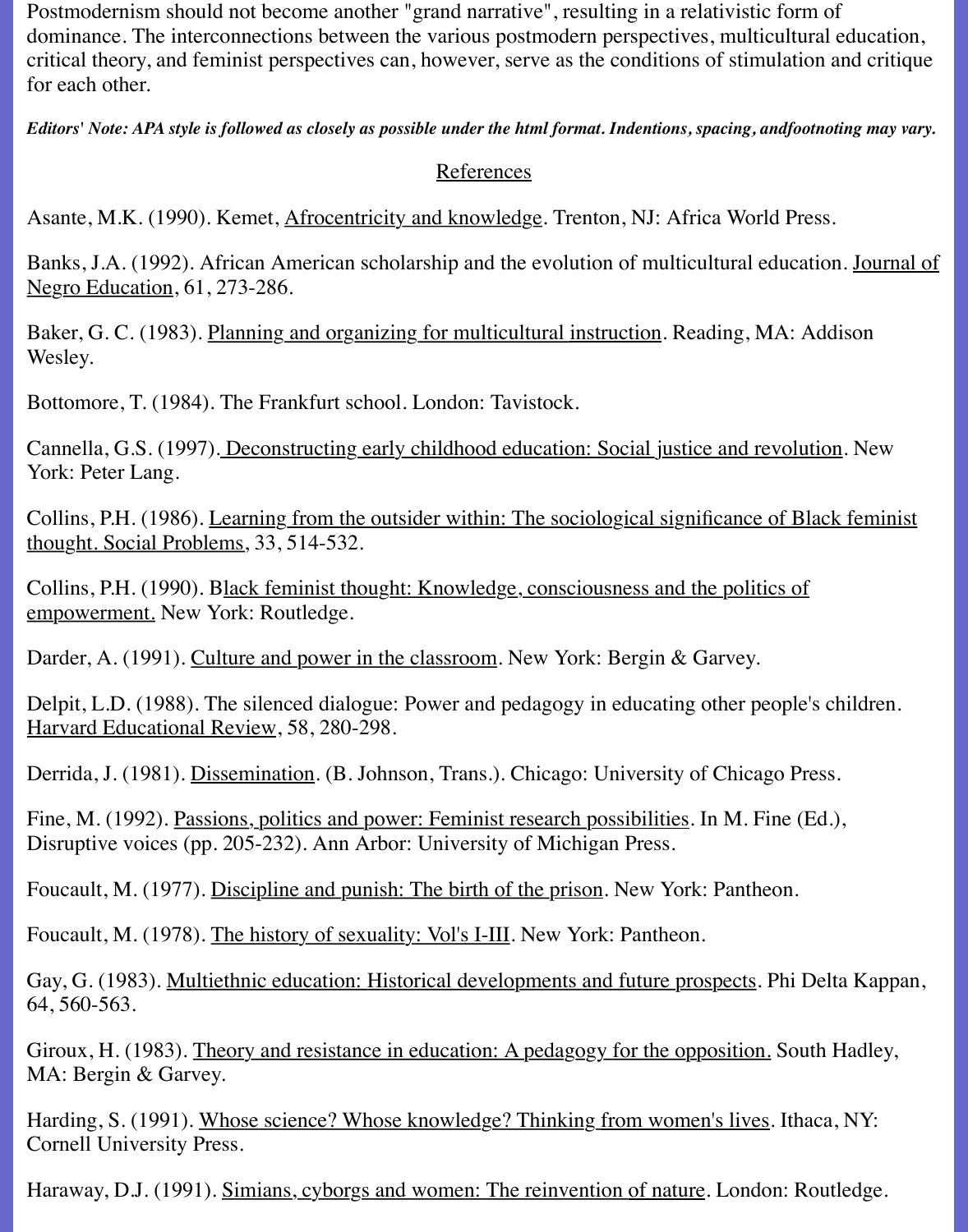Hollins, E.R., King, J.E., & Hayman, W.C. (Eds.). (1994). Teaching diverse populations: Formulating a knowledge base. Albany: State University of New York Press.

Hooks, B. (1984). Feminist theory from margin to center. Boston: South End.

Hooks, B. (1990). The politics of radical Black subjectivity. In b. hooks, Yearning: Race, gender, and cultural politics (pp. 15-22). Boston: South End.

Hooks, B. (1992). Sisterhood: Political solidarity between women. In J.A. Kourany, J.P. Sterba., & R. Tong (Eds.), Feminist philosophies (pp. 391-404). Englewood Cliff, NJ: Prentice Hall.

Hooks, B. (1995). Killing rage: Ending racism. New York: Henry Holt and Co.

Hutton, P.H. (1993). History as an art of memory. Hanover, NH: University of New England, University of Vermont.

Kincheloe, J.L. (1991). Teachers as researchers: Qualitative inquiry as a path to empowerment. New York: Falmer Press.

Kincheloe, J.L., & McLaren, P.L. (1994). Rethinking critical theory and qualitative research. In N. Denzin & Y. Lincoln (Eds.), Handbook of qualitative research (pp. 138-157). Thousand Oaks, CA: Sage.

Kincheloe, J.L., & Pinar, W. (1991). Curriculum as social psychoanalysis: Essays on the significance of place. Albany: State University of New York Press.

Krieger, S. (1983). The mirror dance: Identity in a woman's community. Philadelphia: Temple University Press.

Kristeva, J. (1986). The Kristeva reader. (T. Moi, Ed.). New York: Columbia University Press.

Lather, P. (1991). Getting smart: Feminist research and pedagogy with/in the postmodern. New York: Routledge.

Lather, P. (1996). Methodology as subversive repetition: Practices toward a feminist double science. Paper presented at the American Educational Research Association, New York.

Lincoln, Y.S., & Guba, E.G. (1985). Naturalistic inquiry. Beverly Hills, CA: Sage.

Lyotard, J. (1984). The postmodern condition: A report on knowledge, (G. Bennington and B. Massumi, Trans.). Minneapolis: University of Minnesota Press.

Nieto, S. (1992). Affirming diversity. New York: Longman.

Olesen, V. (1994). Feminisms and models of qualitative research. In N. Denzin & Y. Lincoln (Eds.), Handbook of qualitative research (pp. 158-174). Thousand Oaks, CA: Sage.

Scott, J. (1991). The evidence of experience. Critical Inquiry, 17, 773-779.

Skrtic, T.M. (1995). Disability & democracy: Reconstructing (special) education for postmodernity. NY: Teachers College Press.

Slattery, P. (1995). Curriculum development in the postmodern era. New York: Garland Publishing.